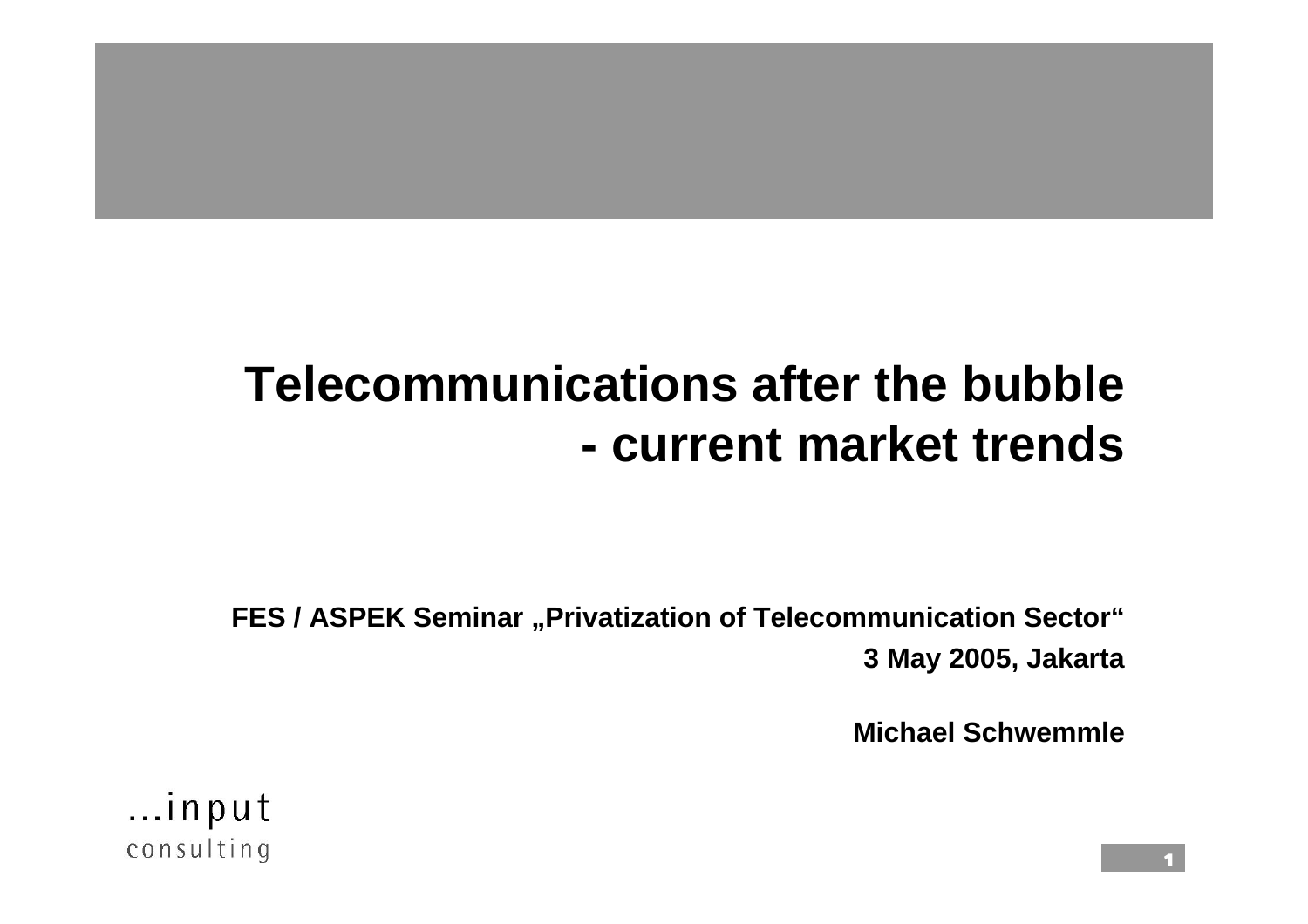# **The TLC-Sector grew heavily until the turn of the century**



Source: OECD.

...input

consulting

Source: OECD Communications Outlook 2003; Trends in public telecommunications revenue, investment and access paths, 1980-2001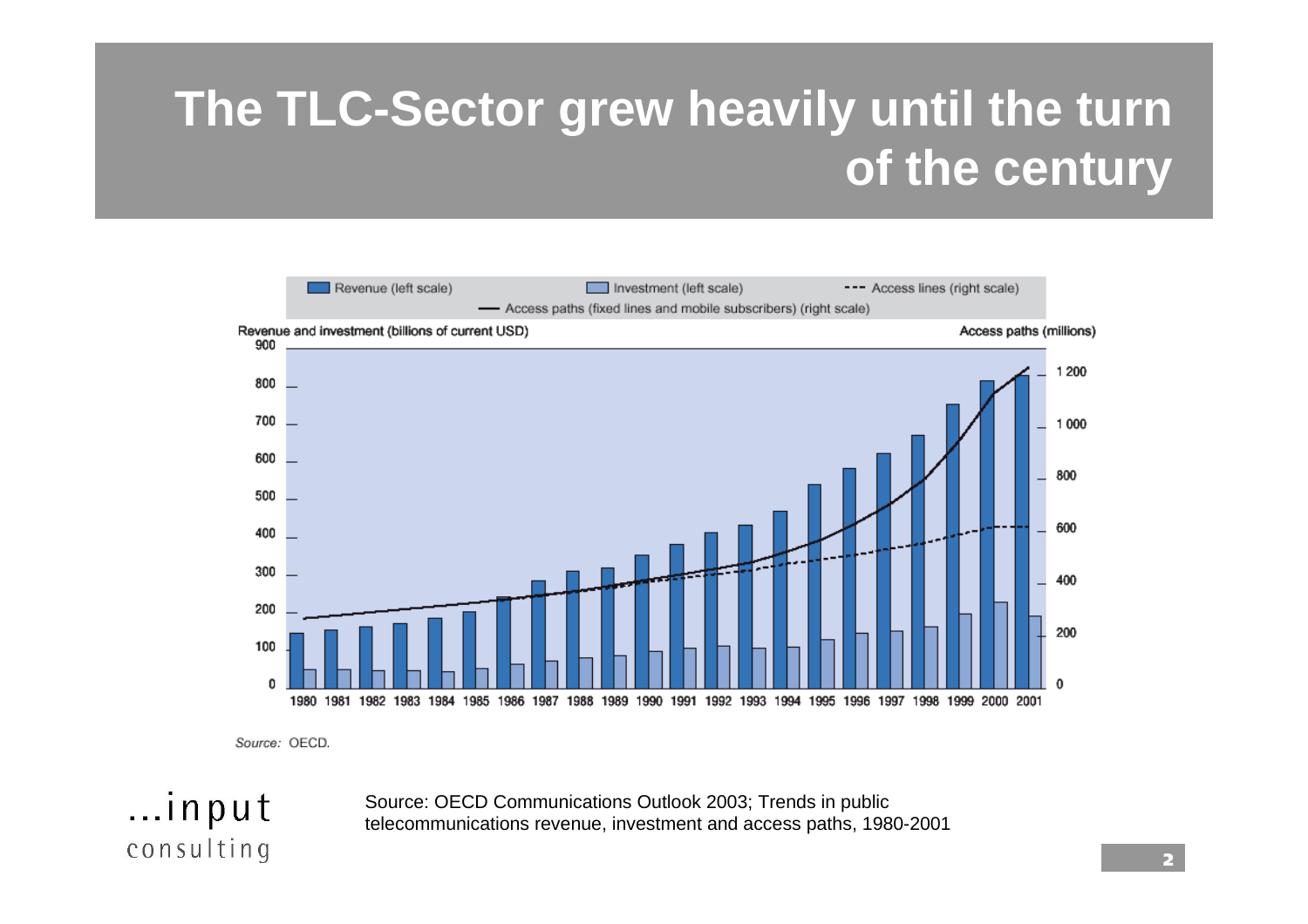# **The end of the new economy slowed down the growth of the sector, but didn't stop it**



Source: EITO Update 2004 in cooperation with IDC

Market value 2004: 318 billion Euro

...input Source: EITO 2004; Western European TLC market annual growth 1992-2005, in %

consulting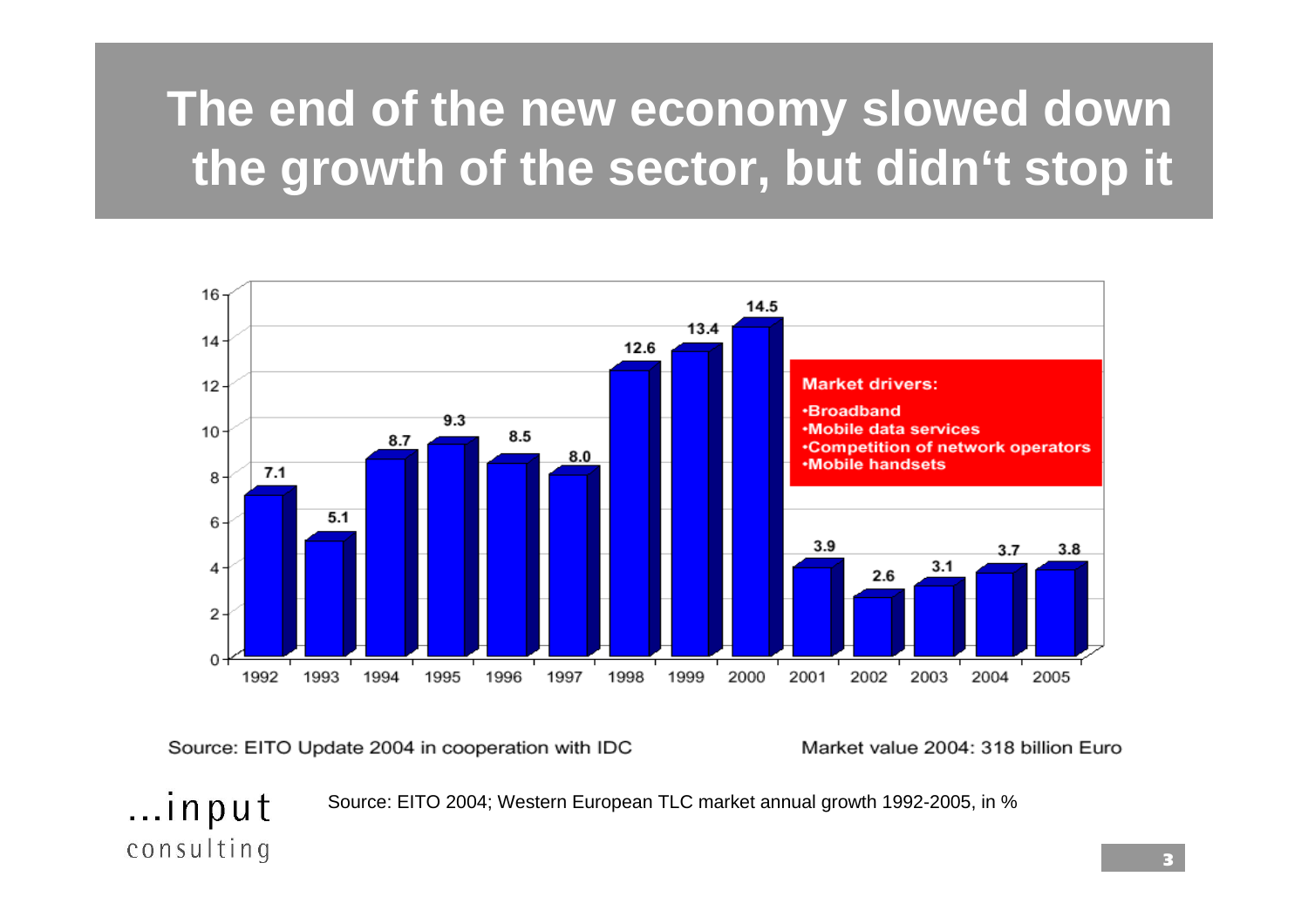# **The TLC-Sector seems to be back on the track of a moderate growth - worldwide ...**



Source: EITO in cooperation with IDC

...input

consulting

Market value 2005: 1,126 billion Euro

Source: EITO 2005; Worldwide TLC market annual growth by region 2004-2006, in %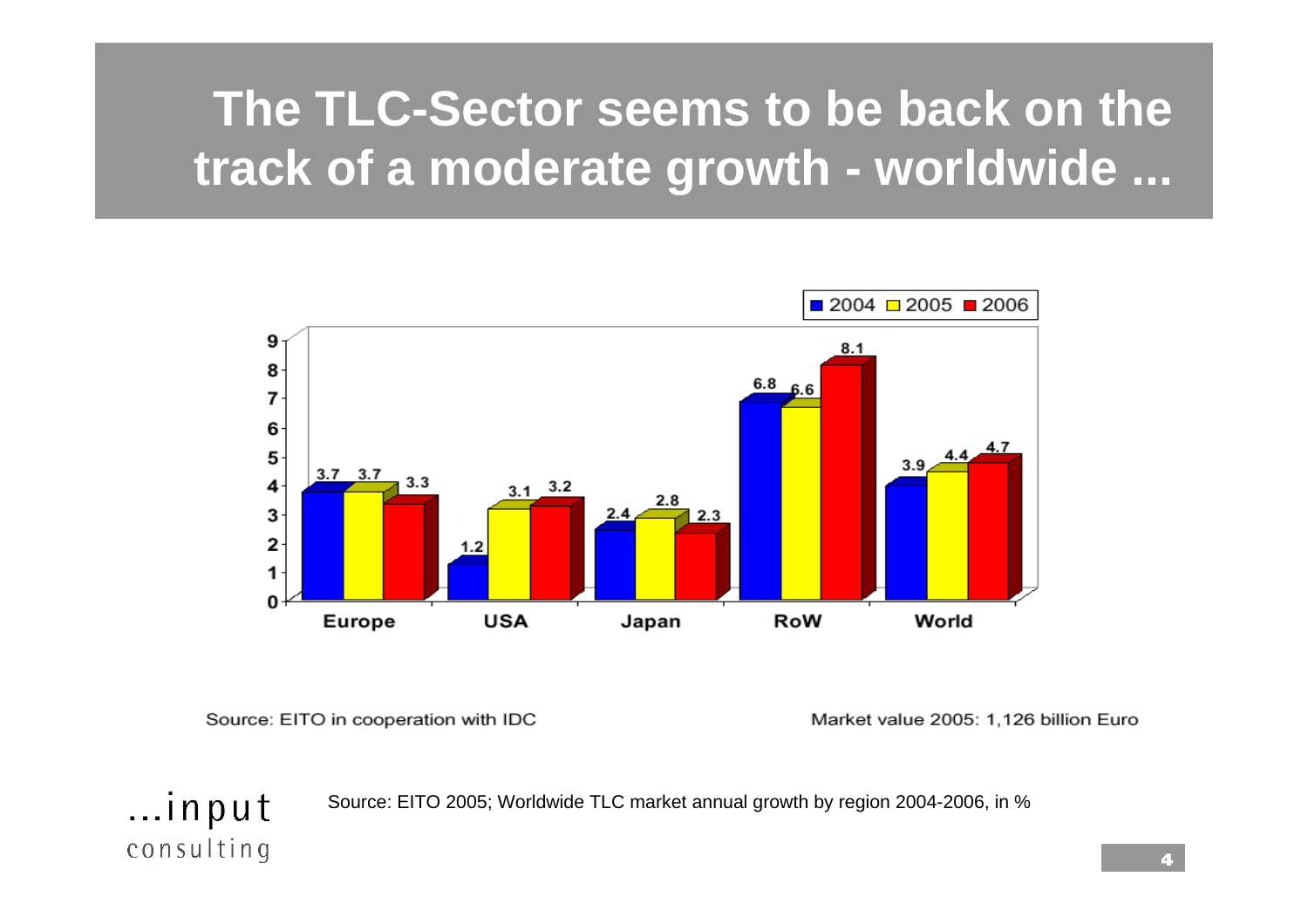#### **... and in Germany**



Source: EITO 2004; German TLC market annual growth and volume 2000-2005

consulting

...input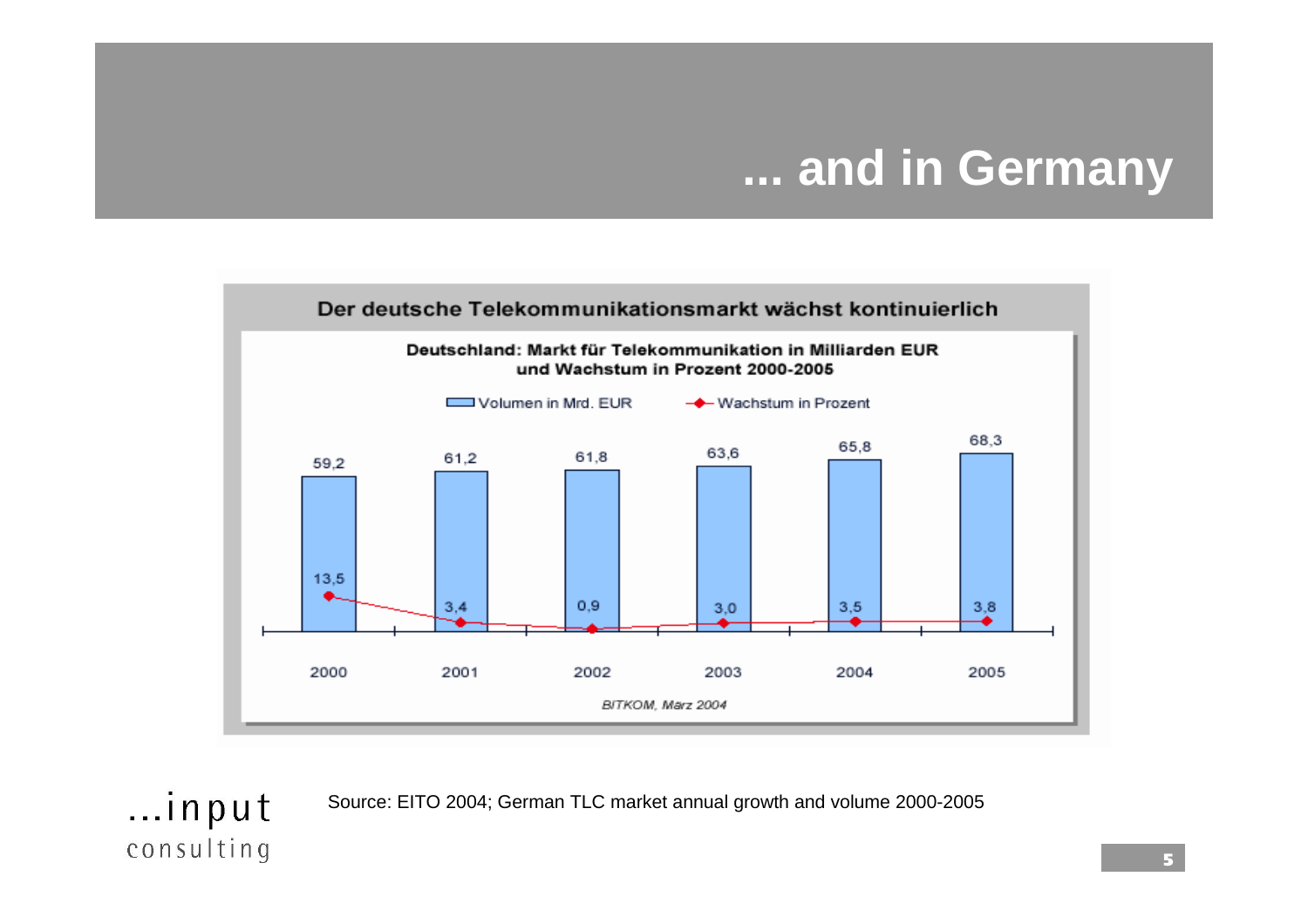# **The growth of the TLC-Sector is not reflected in a comparable expansion of jobs**



Source: OECD

...input

consulting

Source: OECD Communications Outlook 2003; OECD telecommunications employment trends, 1989-2001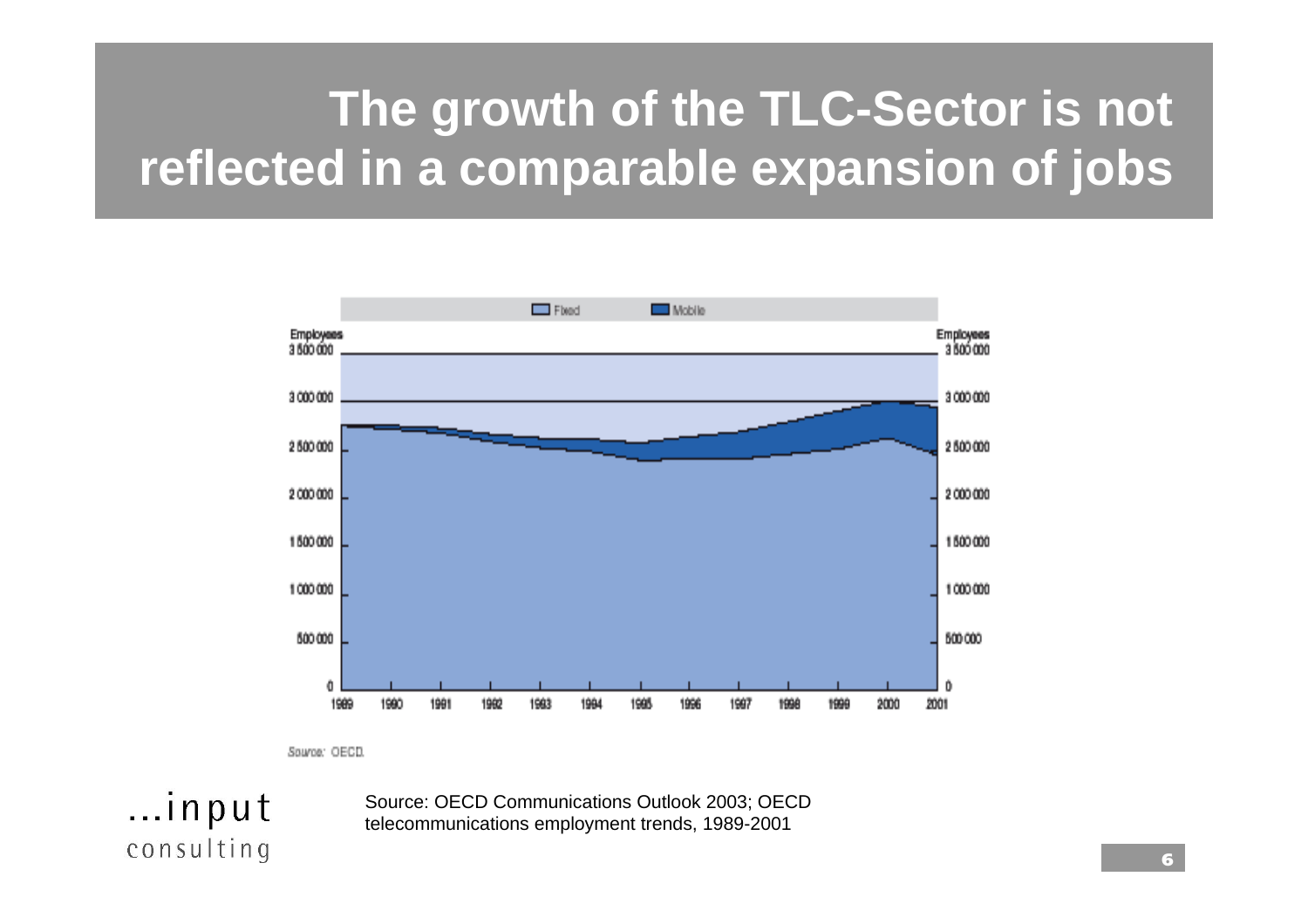# **TLC-employment in Germany (Deutsche Telekom and competitors) is declining ...**



...input consulting

Source: Die Zeit Nr. 10/2005; "Aufbruch oder Abbruch?"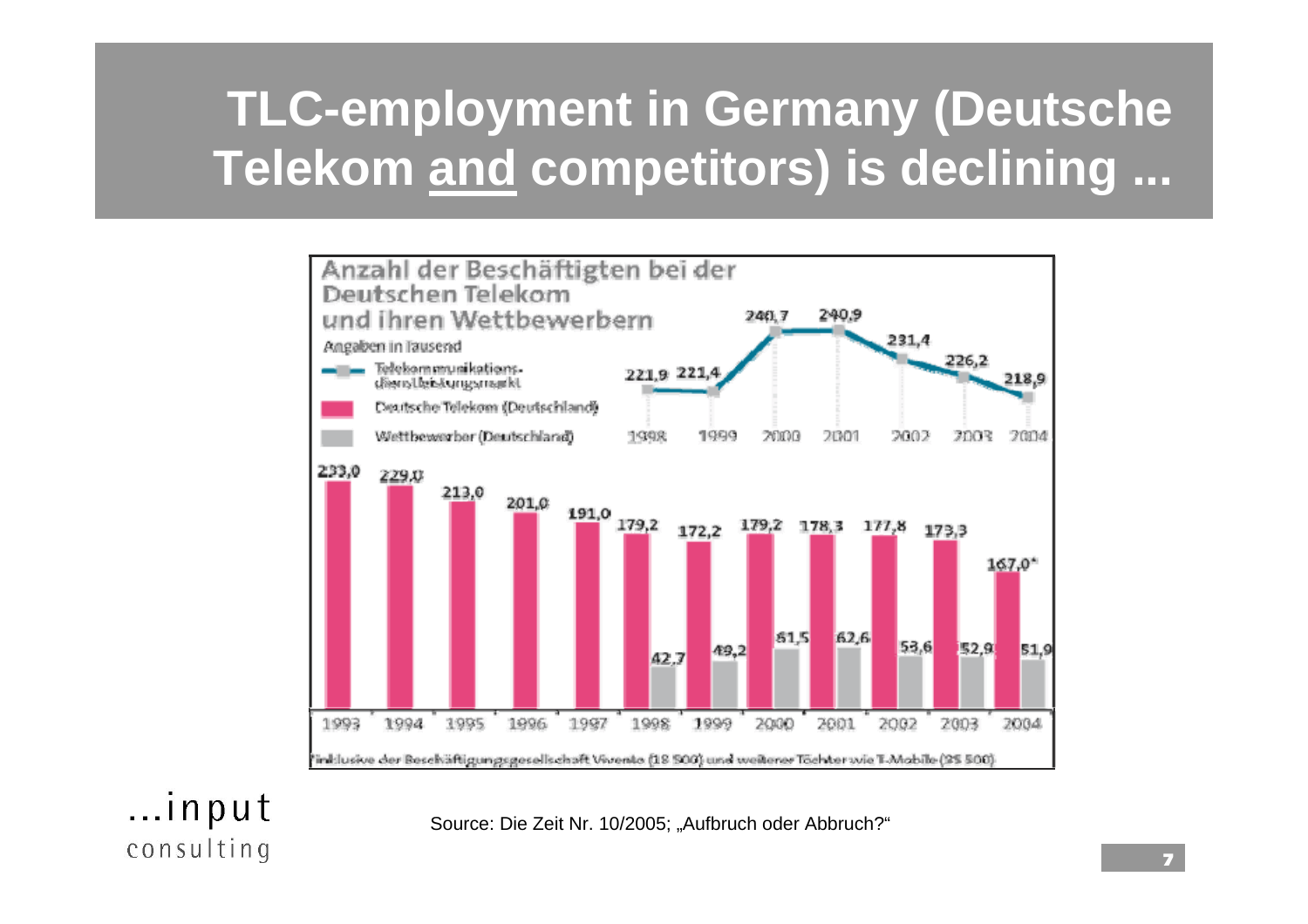# **... due to steady increases in productivity not only in Germany ...**

| Productivity Development T-Com (national) <sup>1</sup> |        |        |  |  |
|--------------------------------------------------------|--------|--------|--|--|
|                                                        | 2003   | 2004   |  |  |
| FTEs (YE)<br>38h/week                                  | 95,000 | 83,500 |  |  |
| Channel<br>in million                                  | 51,1   | 50,4   |  |  |
| Channel/FTE                                            | 538    |        |  |  |

...input consulting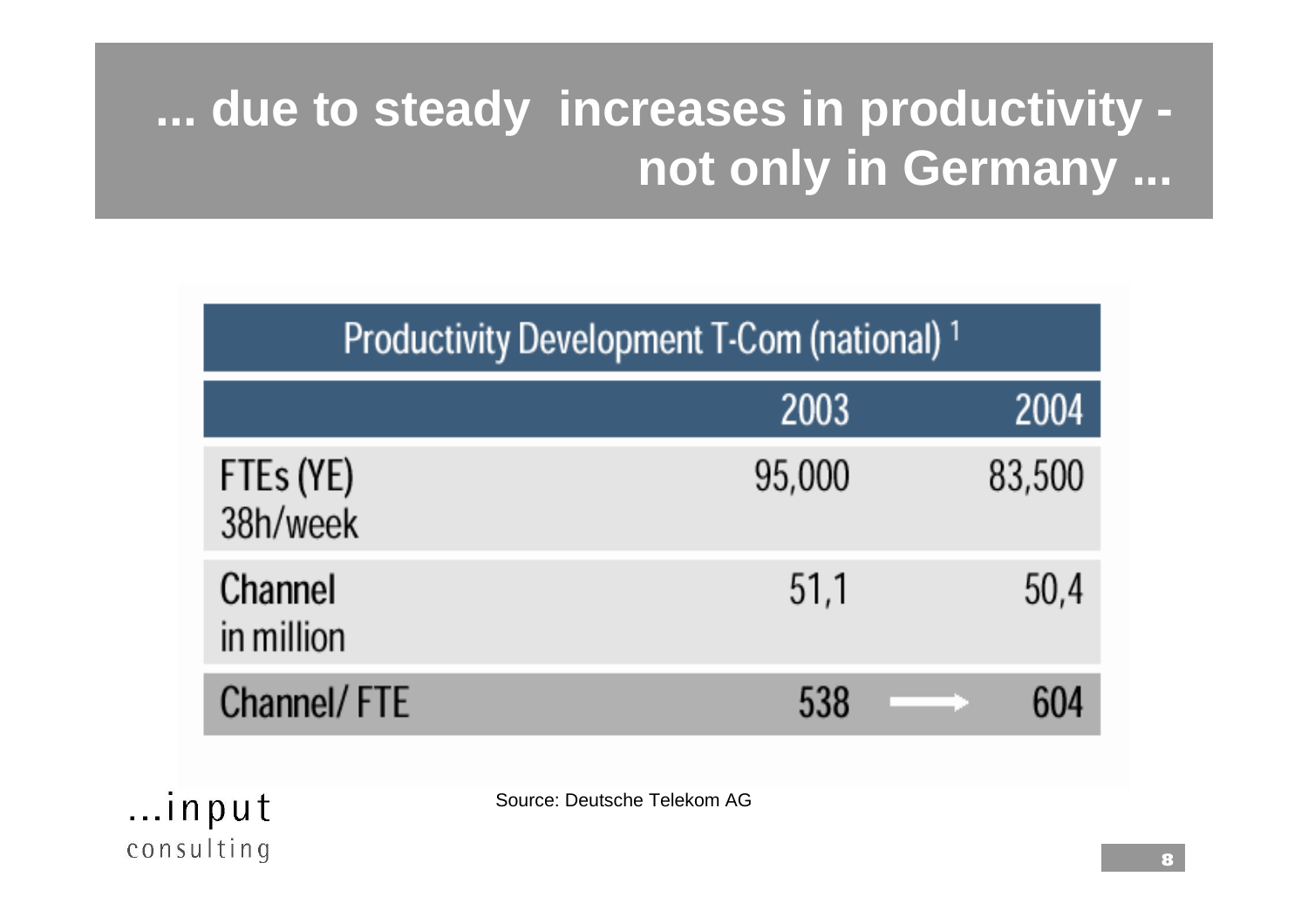#### **... but worldwide ...**



Saurae: OECD.

...input

consulting

Source: OECD Communications Outlook 2003; Access paths per employee, 1990-2001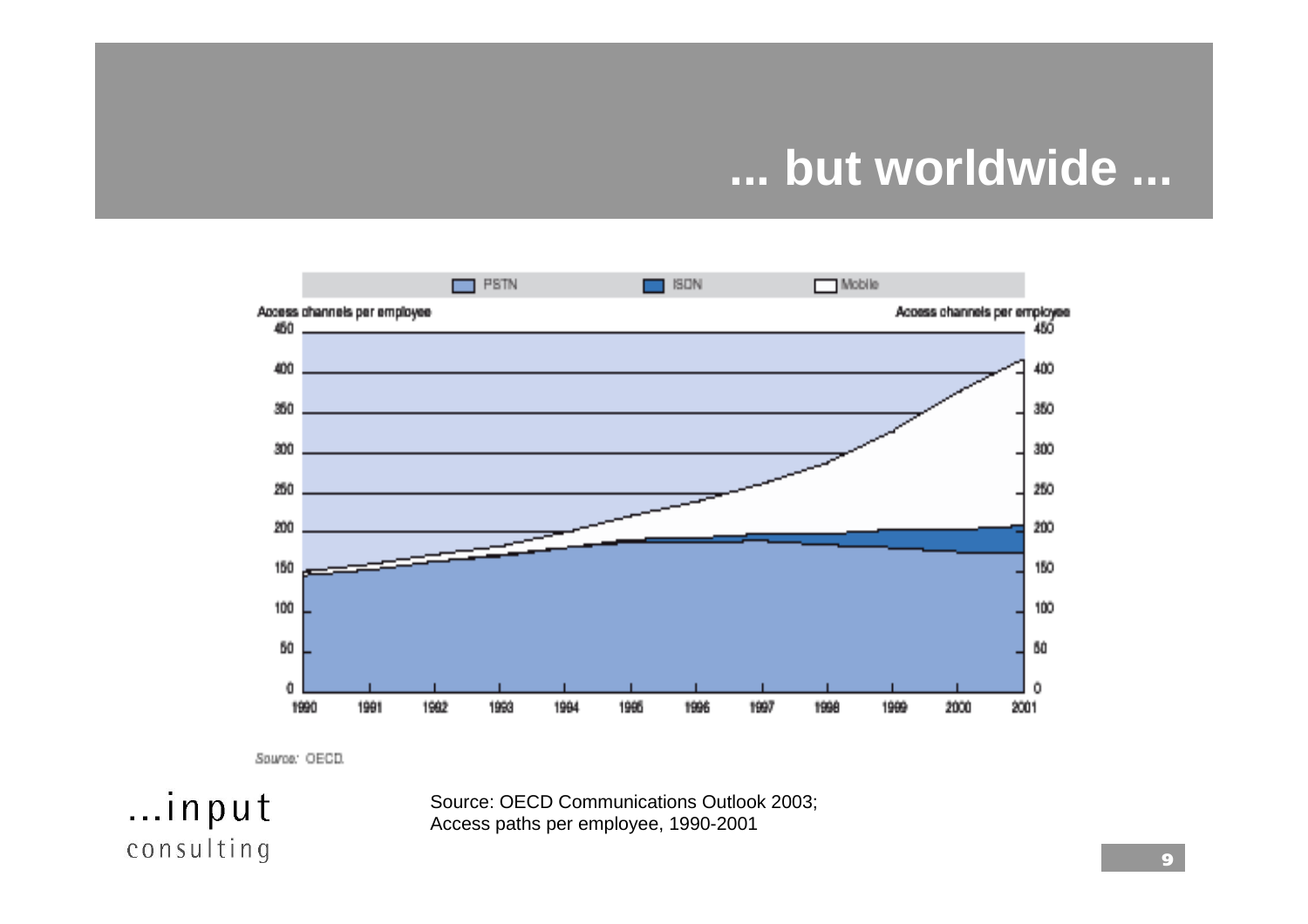## **... and due to a growing pressure by competition ...**



Source: OECD (2003a), Communications Outlook.

...input

consulting

Source: OECD Communications Outlook 2003; Competition in fixed network (OECD area)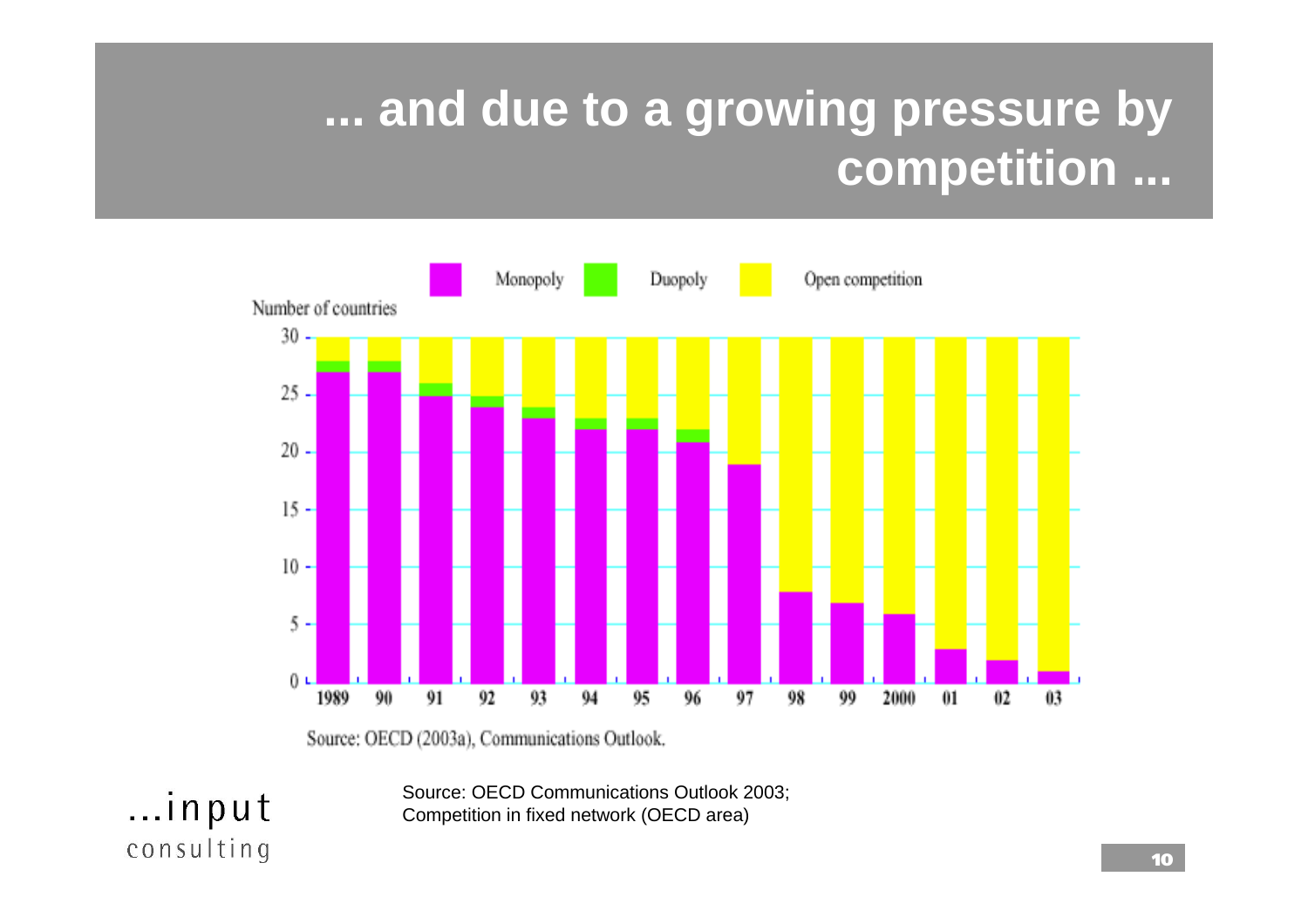# **... resulting in personnel reduction programs**



Note: DTAG = GHS, Vivento, T-Com w/o subsidiaries but including sales channel TPG  $*$  = ca. 9.800 FTE on a basis of 34 h

...input

consulting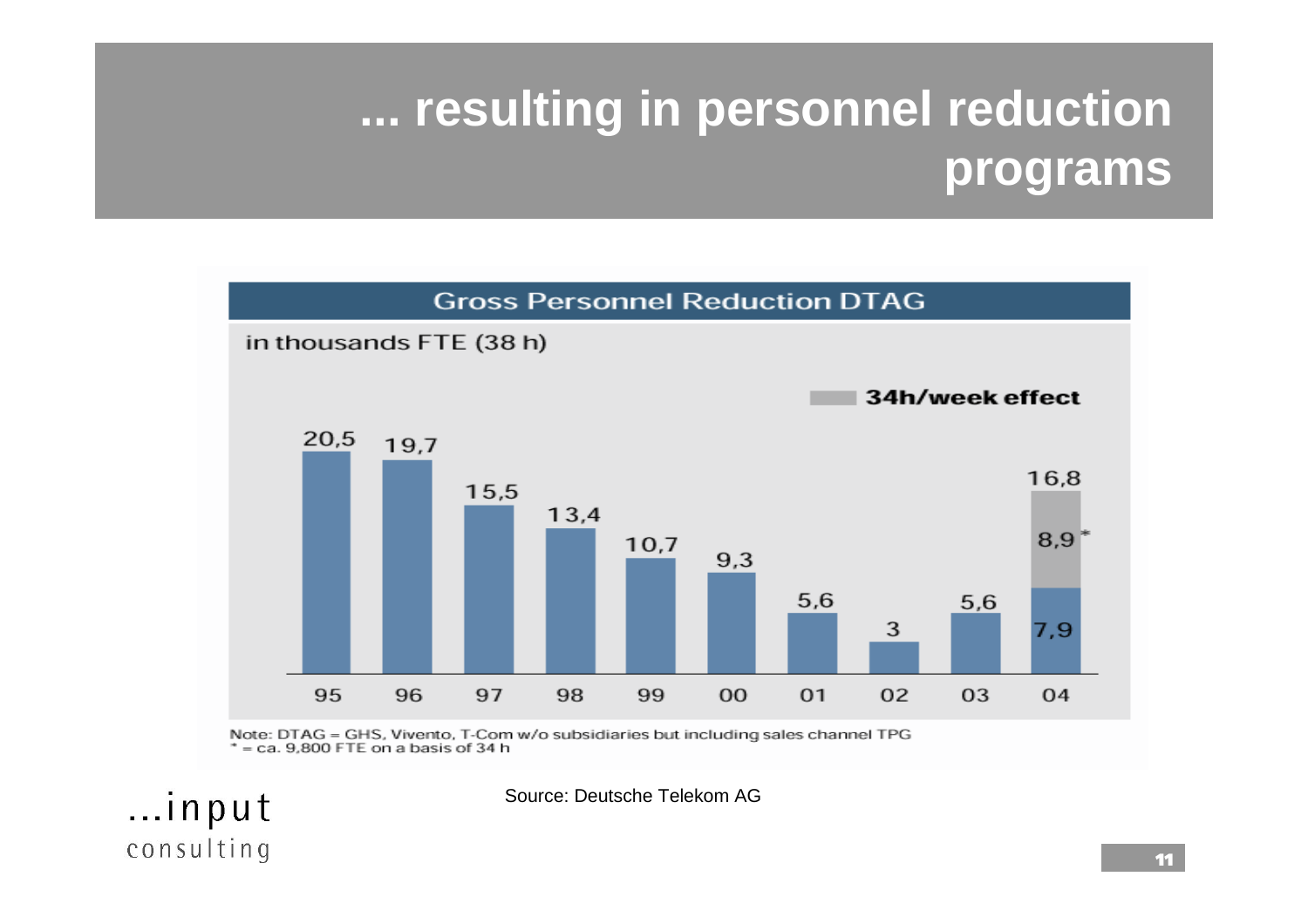# **After a short break, internationalization in the TLC-Sector is gaining speed again ...**



04. April 2005

Source: Handelsblatt 04/04/2005

consulting

...input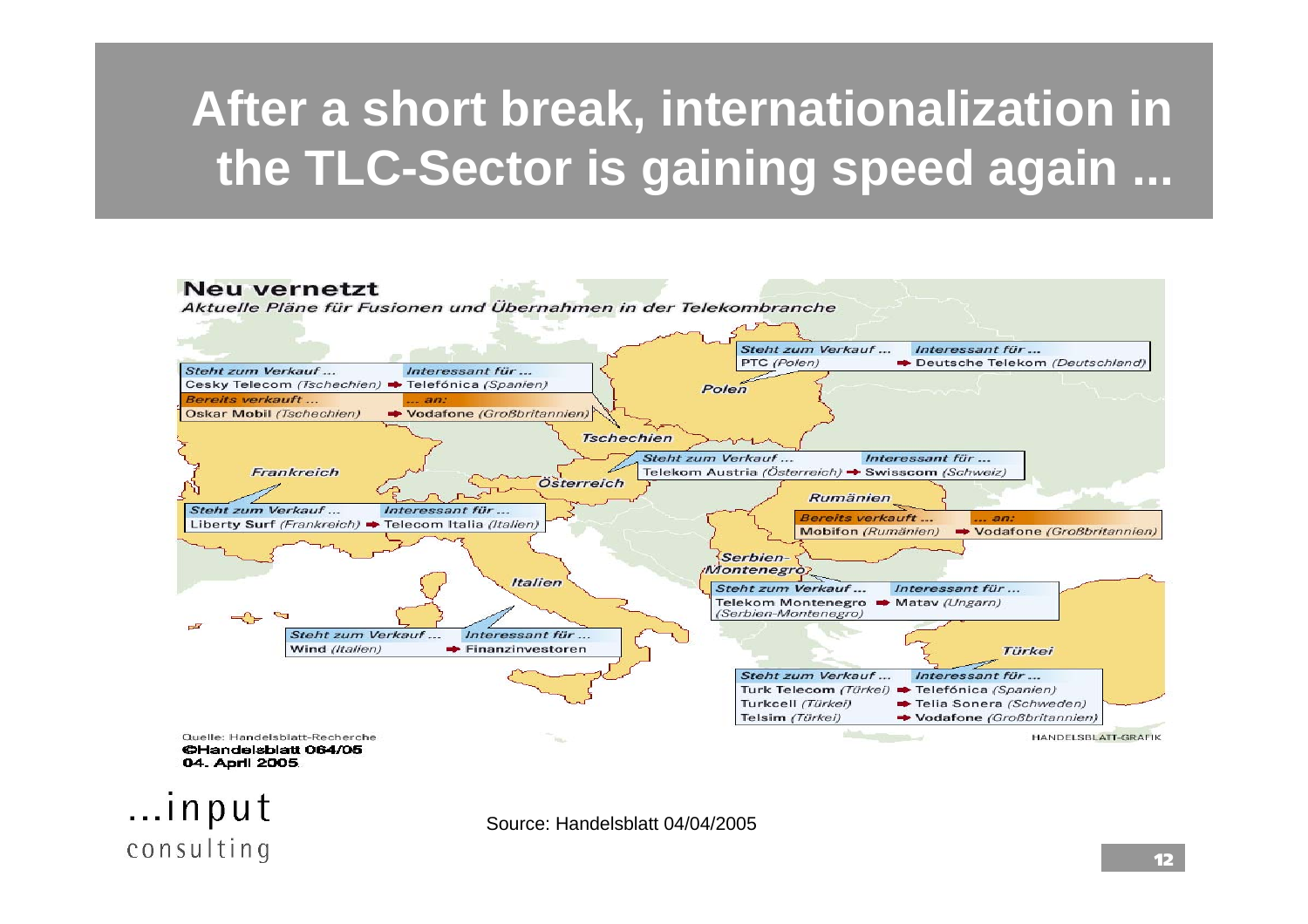## **... but with a tendency to focus on the "own continent" - the case of DTAG**

#### Deutsche Telekom Group Headquarter

1 Bonn

Selected international subsidiaries and associated companies

| Europe         | Stake (directly/indirectly)<br>held by Deutsche Telekom |                                             |  |
|----------------|---------------------------------------------------------|---------------------------------------------|--|
| 2 Austria      | - T-Mobile Austria                                      | 100%                                        |  |
|                | - T-Online.at                                           | 100%                                        |  |
|                |                                                         | of shares held by                           |  |
|                |                                                         | T-Online International                      |  |
|                | - T-Systems Austria GesmbH                              | 100%                                        |  |
| 3 Belgium      | - T-Systems Belaium NV                                  | 100%                                        |  |
| 4 Croatia      | - T-Hrvatski Telekom                                    | 51%                                         |  |
|                | - T-Mobile Croatia                                      | 100 % of shares<br>held by T-HT             |  |
|                | 5 Czech Republic - T-Mobile Czech Republic              | 60.77%                                      |  |
|                | - T-Systems PragoNet, a.s.                              | 100%                                        |  |
|                | - T-Systems Czech s.r.o.                                | 100%                                        |  |
| 6 Denmark      | - T-Systems                                             | 100%                                        |  |
| 7 Erance       | - T-Online France                                       | 100%                                        |  |
|                |                                                         | of shares held by<br>T-Online International |  |
|                |                                                         | 100%                                        |  |
|                | - T-Systems France SAS<br>$-$ MATÁV                     | 59.49%                                      |  |
| 8 Hungary      |                                                         |                                             |  |
|                | - T-Mobile Hungary                                      | 100 % of shares<br>held by MATÁV            |  |
|                | - T-Systems<br>Hungary Kft.                             |                                             |  |
|                |                                                         | 51 % T-Systems,<br>49 % MATÁV               |  |
| 9 Italy        | - T-Systems Italia S.p.A.                               | 100%                                        |  |
| 10 Macedonia   | - Maktel                                                | 51 % of shares                              |  |
|                |                                                         | held by MATÁV                               |  |
| 11 Netherlands | - T-Mobile Netherlands                                  | 100%                                        |  |
|                | - T-Systems Nederland B.V.                              | 100%                                        |  |
| 12 Poland      | $-$ PTC                                                 | 49%                                         |  |
|                | - T-Systems Polska Sp. z o.o                            | 100%                                        |  |
| 13 Portugal    | - Terravista                                            | 100%                                        |  |
|                |                                                         | of shares held by                           |  |
|                | $-$ MTS                                                 | T-Online International                      |  |
| 14 Russia      |                                                         | 10%                                         |  |
|                | - T-Systems CIS                                         | 100%                                        |  |
| 15 Slovakia    | - Slovak Telecom                                        | 51%                                         |  |
|                | - EuroTel Bratislava                                    | 100 % of shares<br>held by ST               |  |
|                |                                                         |                                             |  |

|         |                                 | Stake (directly/indirectly)              |        |
|---------|---------------------------------|------------------------------------------|--------|
|         |                                 | held by Deutsche Telekom                 |        |
|         | 16 Spain                        | – Yalcom                                 | 100%   |
|         |                                 | of shares held by                        |        |
|         |                                 | T-Online International                   |        |
|         |                                 | - T-Systems ITC<br>Services Espana, S.A. | 100%   |
|         | 17 Switzerland                  | - T-Online.ch                            | 100%   |
|         |                                 | of shares held by                        |        |
|         |                                 | T-Online International                   |        |
|         |                                 | - T-Systems Schweiz AG                   | 100%   |
|         | 18 Turkev                       | - T-Systems Bilisim Tekbolojileri        |        |
|         |                                 | Anonim Sirketi                           | 100%   |
|         | 19 United Kingdom - T-Mobile UK |                                          | 100%   |
|         |                                 | - T-Systems Ltd.                         | 100%   |
|         |                                 |                                          |        |
| America |                                 |                                          |        |
| 20 USA  |                                 | - T-Mobile USA                           | 100%   |
|         |                                 | - T-Systems North America, Inc.          | 100%   |
|         | 21 Canada                       | - T-Systems Canada, Inc.                 | 100%   |
|         |                                 |                                          |        |
|         | <b>South America</b>            |                                          |        |
|         | 22 Brazil                       | - T-Systems do Brasil Ltda.              | 100%   |
|         |                                 |                                          |        |
| $A$ sia |                                 |                                          |        |
|         | 23 Hong Kong                    | - T-Systems China Limited                | 100%   |
|         | 24 India                        | - T-Systems India Private Limited        | 100%   |
|         | 25 Japan                        | - T-Systems Japan K.K.                   | 100%   |
|         | 26 Singapore                    | - T-Systems Singapore Pte. Ltd.          | 100%   |
|         |                                 |                                          |        |
|         | <b>Middle East</b>              |                                          |        |
|         | 27 Israel                       | – Barak LT.C                             | 10.52% |
|         |                                 | - VocalTec                               | 19.97% |
|         |                                 |                                          |        |
| Africa  |                                 |                                          |        |
|         | 28 South Africa                 | - T-Svstems                              |        |
|         |                                 | South Africa (Pty) Limited               | 74.90% |
|         |                                 |                                          |        |

As of February 2005

#### ...input consulting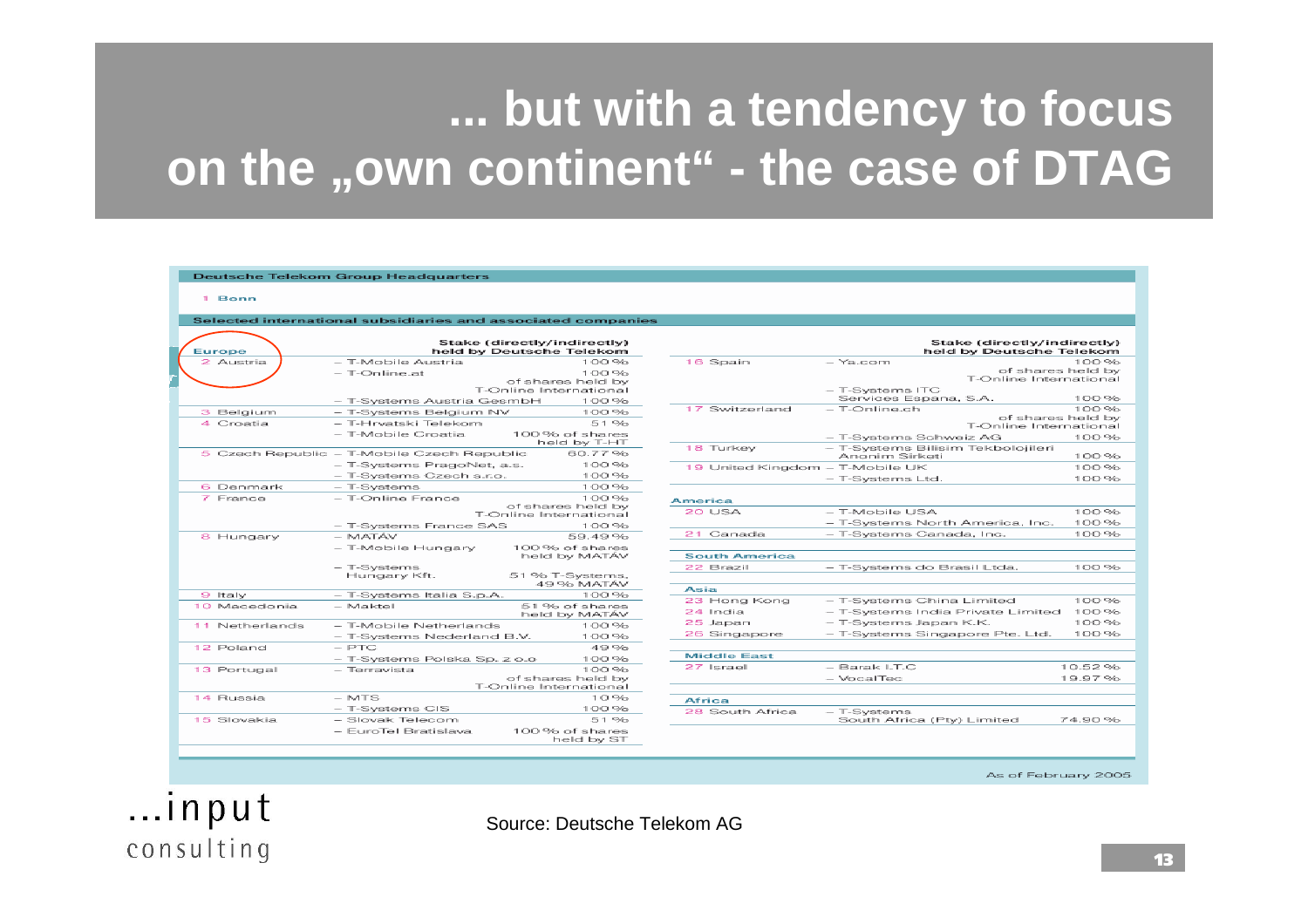# **Having reduced their debt burden substantially (the case of DTAG again) ...**

| <b>Debt</b>          |          |          |          |          |
|----------------------|----------|----------|----------|----------|
| (millions of $\in$ ) |          |          |          |          |
| 80,000               |          |          |          |          |
|                      |          |          |          |          |
| 60,000               |          |          |          |          |
| 40,000               |          |          |          |          |
| 20,000               |          |          |          |          |
|                      |          |          |          |          |
| $\bigcirc$           |          |          |          |          |
|                      | Dec. 31, | Dec. 31, | Dec. 31, | Dec. 31, |
|                      | 2001     | 2002     | 2003     | 2004     |
|                      | 67,031   | 63,044   | 55,411   | 42,652   |
|                      |          |          |          |          |

 $...$ input consulting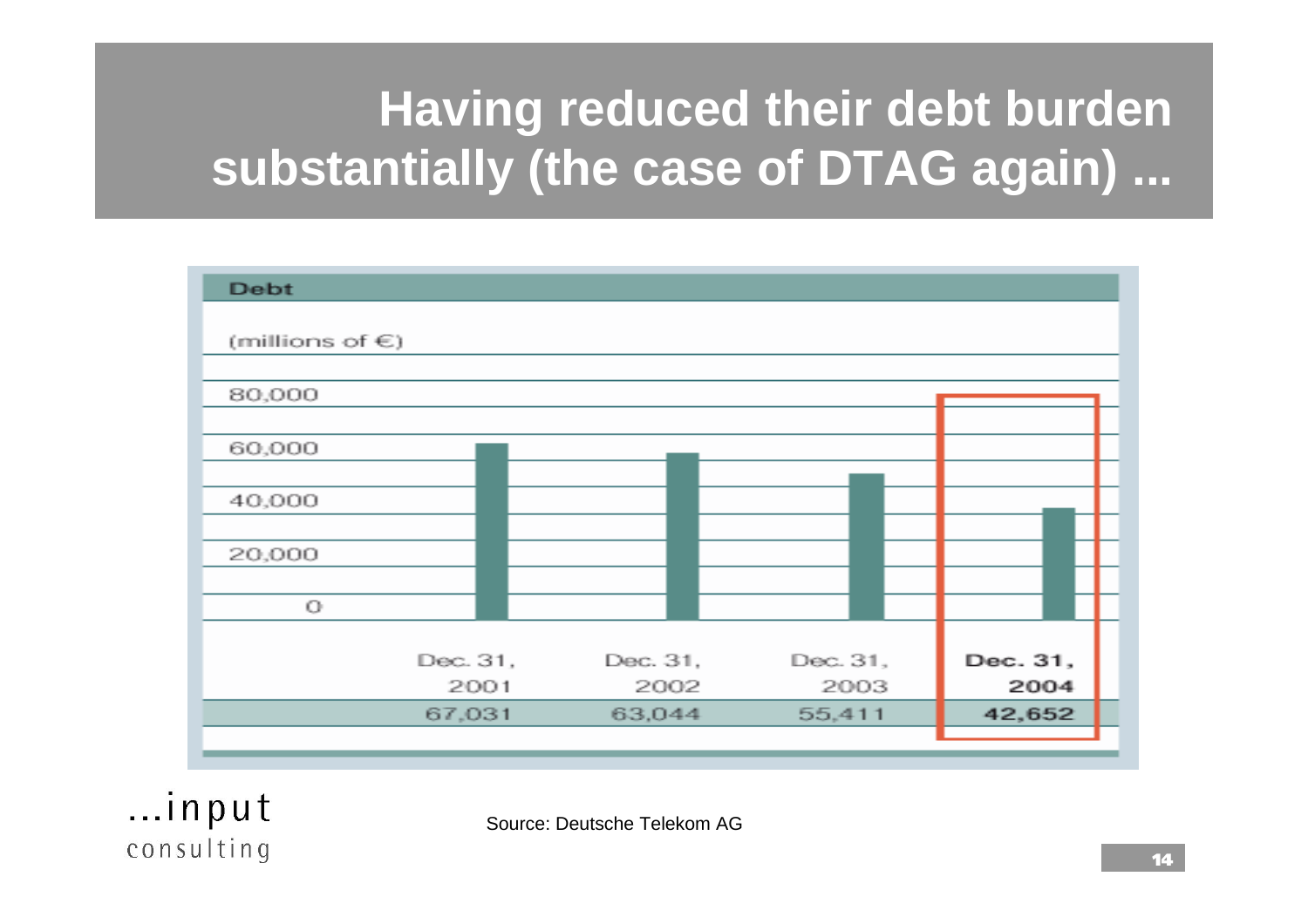# **the big players re-accelerate concentration and re-integrate former subsidiaries ...**

- in.<br>Ma Recent mergers and acquistions in the TLC-Sector:
	- SBC AT&T
	- Verizon (Quest?) MCI
	- Sprint Nextel
	- Cingular AT&T Wireless
	- r. ...

r.

...

- in.<br>Ma Reintegration of former subsidiaries:
	- F. Deutsche Telekom - T-Online
	- F. France Telecom - Orange, Wanadoo, Equant
	- F. Telecom Italia - Telecom Italia Mobile
	- F. Telefónica - Terra Lycos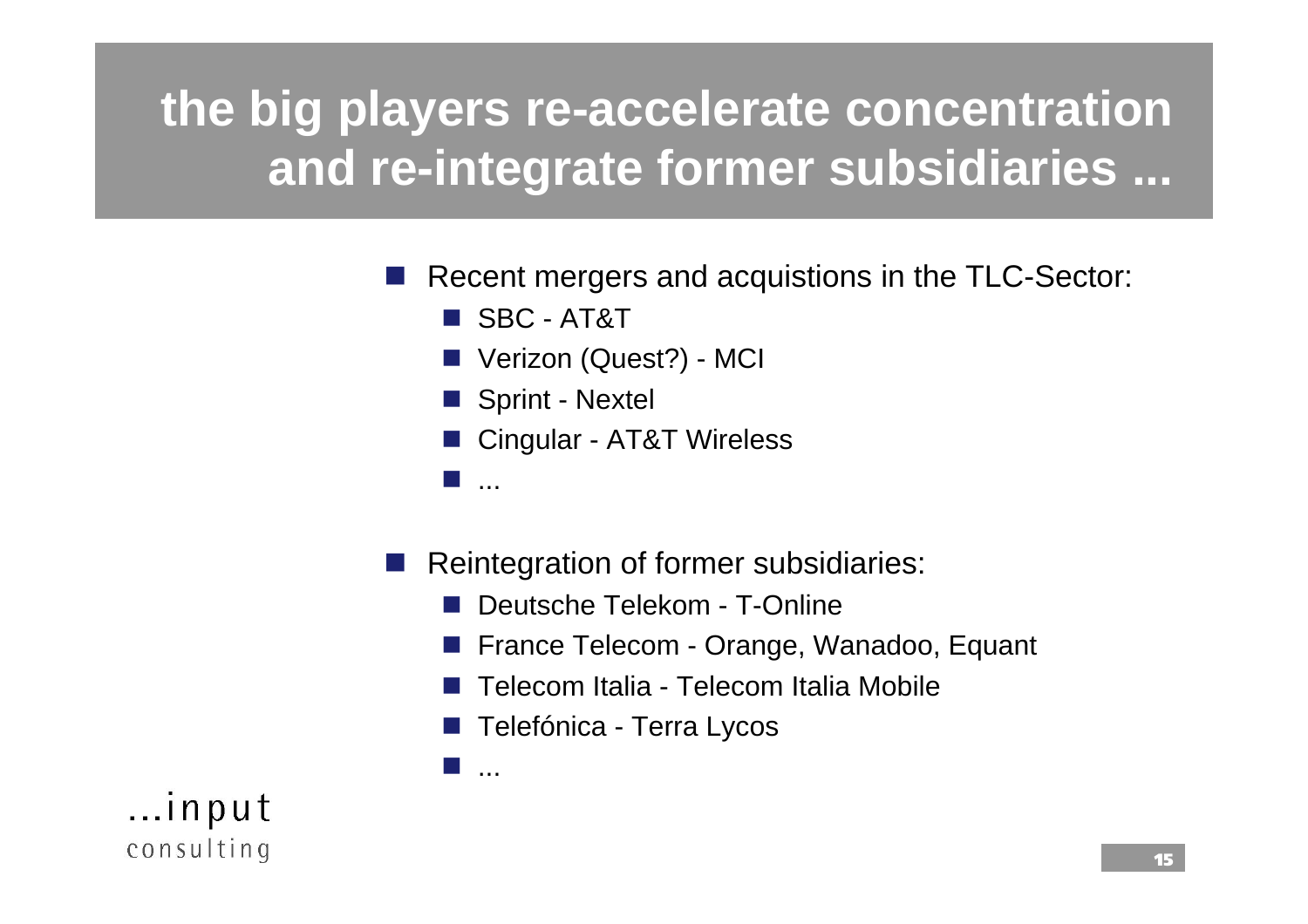## **... the last point leading to new company structures (here: Deutsche Telekom)**



 $...$ input consulting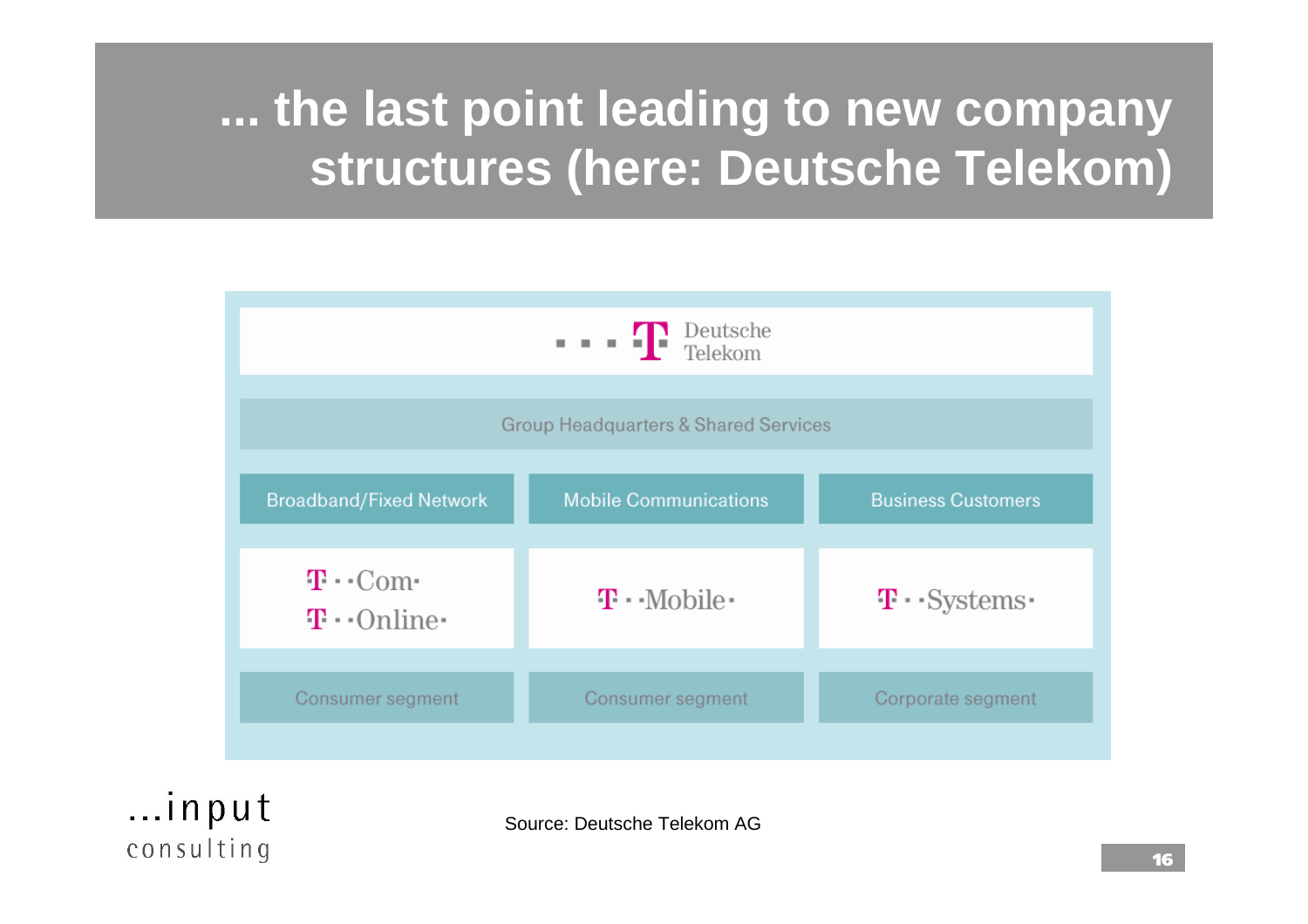# **Technical and market trends to come - and probably here to stay - in the TLC-Sector**

in.<br>Ma From narrow band to broadband ...

- in.<br>Ma From single play to "triple play"  $\ldots$ 
	- **D** voice, TV and fast internet via telephone line
- in.<br>Prim From fixed to mobile ...
	- revenue Deutsche Telekom 2004
		- ¾ 22.4 bn. Euro in fixed-line networks
		- ¾ 25.5 bn. Euro in mobile networks
	- take-off of broadband mobile technology?
- From traditional public switched telephone networks to IP-based networks (Next Generation Networks) ...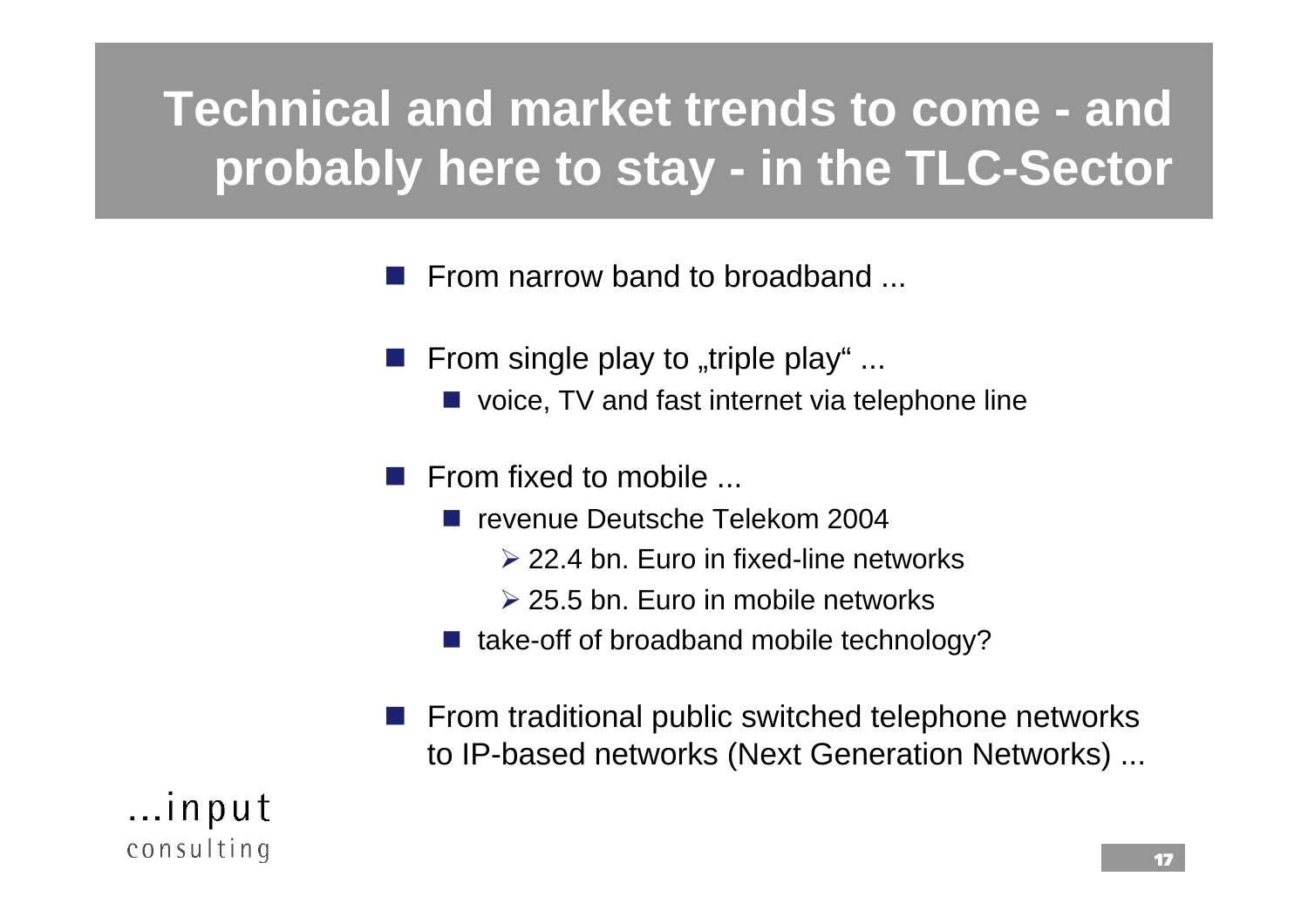# **VoIP (Voice over Internet Protocol) the next big thing in the TLC-Sector ?**



Source: UNI Telecom 2004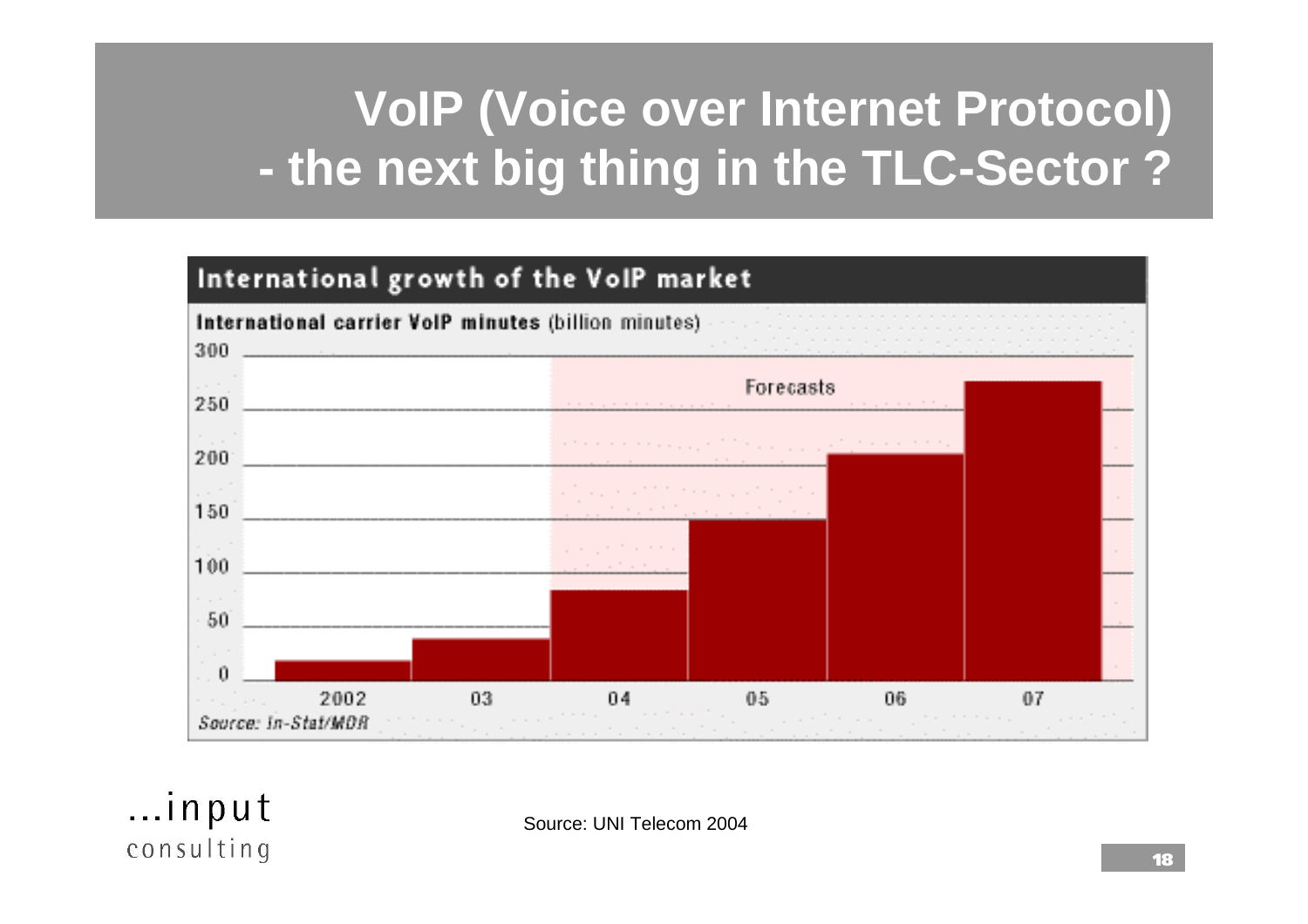#### **VoIP - a threat to the jobs in the TLC-Sector**



- F. **VoIP - more precisely: Next Generation Networks (NGN), based on IP - will increase productivity, reduce costs and squeeze revenues of fixed-line operators.**
- F. **Verizon (USA) expects to close 4 out of every 5 central offices! The central offices that remain will be filled with computers, servers, and routers.**
- $\mathcal{L}^{\text{max}}$  **A similar consolidation is possible for every telco as VoIP will likely be dominant over next 3-5 years.**